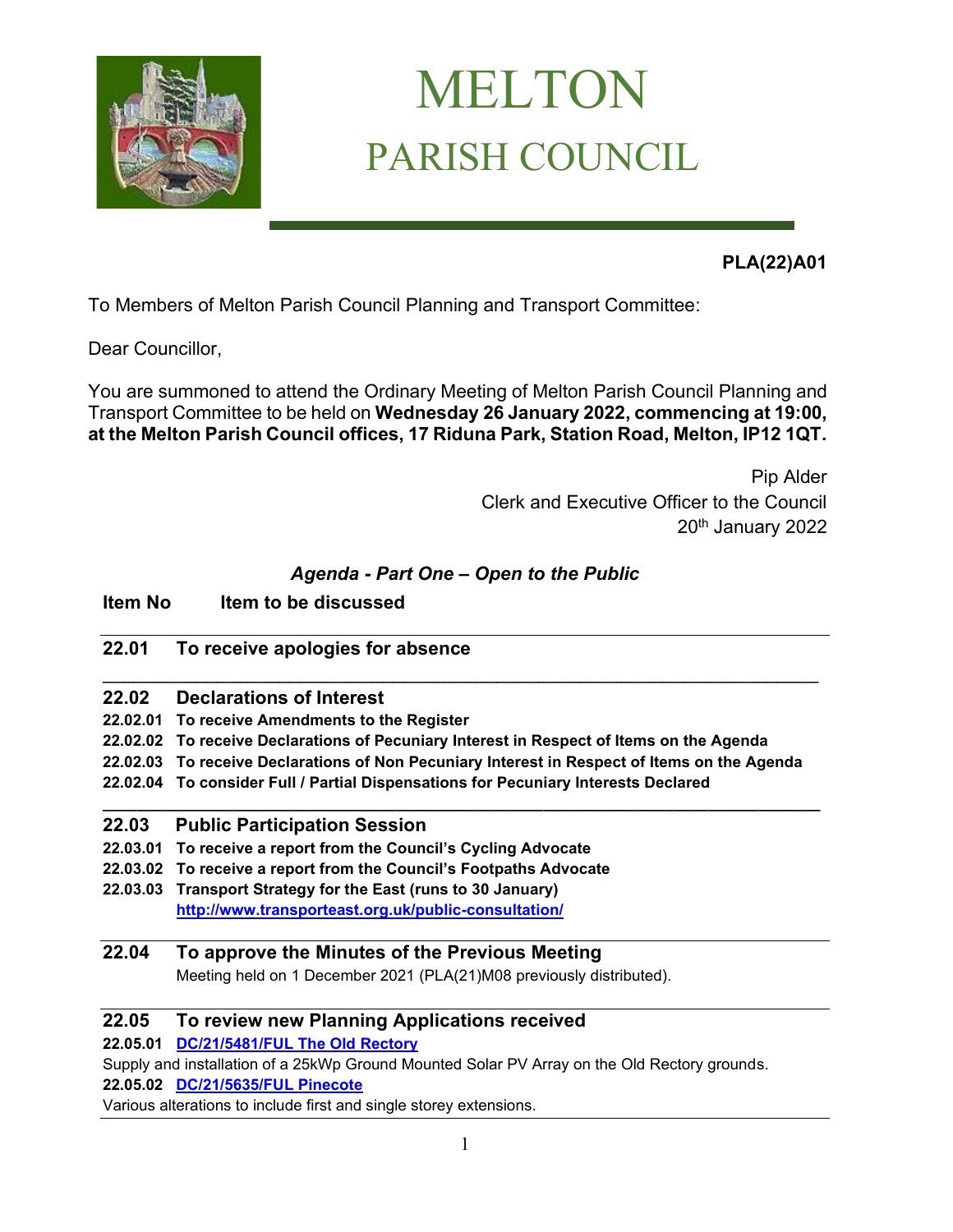#### **22.06 To review updates on other Planning Applications 22.06.01 DC/20/1831/OUT Land off St Andrews Place and Waterhead Lane, Melton**

Residential development of up to 55 dwellings, with access off St Andrews Place. Melton PC has consistently recommended refusal of this application on the grounds that access via the St Andrew's estate is neither supported by the Neighbourhood Plan nor considered acceptable in planning terms. On 30 March 2021 East Suffolk Council Planning Committee (South) considered the application and delegated authority to determine to the Head of Planning and Coastal Management on the basis of approval being granted subject to no objections being received from Natural England and / or Suffolk County Council as Lead Local Flood Authority, a s106 Agreement detailing highways improvement works, affordable housing provision, a contribution to the Suffolk Coast RAMS and controlling conditions 1 to 25 as set out in the decision; otherwise to refuse. Since the decision was made following legal representations from an objector East Suffolk Council has agreed to remit the application back to the Planning Committee (South) for re-consideration. A date for this is awaited. Clerk to report.

## **22.07 To review Planning Notices received**

No new Notices have been received.

#### **\_\_\_\_\_\_\_\_\_\_\_\_\_\_\_\_\_\_\_\_\_\_\_\_\_\_\_\_\_\_\_\_\_\_\_\_\_\_\_\_\_\_\_\_\_\_\_\_\_\_\_\_\_\_\_\_\_\_\_\_\_\_\_\_\_\_\_\_\_\_\_\_\_\_\_\_\_\_\_\_\_\_\_ 22.08 To review the position on existing Planning Appeals 22.08.01 AP/21/0039/REFUSE Land off Yarmouth Road, Melton**

An appeal has been made to the Secretary of State by Christchurch Land & Estates (Melton) Ltd against the decision of East Suffolk Council to refuse planning consent for a Care Village comprising an 80 bedroom care home together with 72 assisted care bungalows, club house, bowling green, car parking, open space provision with associated infrastructure and access. The Secretary of State has, with the consent of the parties, agreed to determine the appeal at a Public Inquiry, which was due to take place at East Suffolk House, Riduna Park, commencing on 14 December. However this was postponed and no new date has been received. A link to all the relevant documents can be found here:

**[https://publicaccess.eastsuffolk.gov.uk/online-](https://publicaccess.eastsuffolk.gov.uk/online-applications/appealDetails.do?activeTab=externalDocuments&keyVal=QZH4KZQX08O00)**

**[applications/appealDetails.do?activeTab=externalDocuments&keyVal=QZH4KZQX08O00](https://publicaccess.eastsuffolk.gov.uk/online-applications/appealDetails.do?activeTab=externalDocuments&keyVal=QZH4KZQX08O00)**

#### **22.08.02 AP/21/0047/REFUSE Land west of PROW 21, Woods Lane, Melton**

An appeal has been made to the Secretary of State against the decision of East Suffolk Council to refuse planning consent for outline application for up to 27no.self-build and custom dwellings. The Secretary of State has, with the consent of the parties, agreed to determine the appeal by way of a Local Hearing at a date to be arranged. A date and venue are to be arranged.

## **22.09 Sizewell C update**

**<https://melton-suffolk-pc.gov.uk/sizewell-c/>** Update on the Examining Authority's Report. Clerk to report

## **22.10 Melton Neighbourhood Plan refresh**

Cllr Brown to report

[Neighbourhood Plan Review Guidance Note](https://www.eastsuffolk.gov.uk/assets/Planning/Neighbourhood-Planning/Preparing-a-Neighbourhood-Plan/Neighbourhood-Planning-Guidance-Note-Review-of-Made-Neighbourhood-Development-Plans.pdf)

## **22.11 To consider Local Highways, Traffic and parking Matters**

#### **22.11.01 Pedestrian improvements for Melton Road / Melton Hill and major redesign of approach to Winifred Fison House - update**

**\_\_\_\_\_\_\_\_\_\_\_\_\_\_\_\_\_\_\_\_\_\_\_\_\_\_\_\_\_\_\_\_\_\_\_\_\_\_\_\_\_\_\_\_\_\_\_\_\_\_\_\_\_\_\_\_\_\_\_\_\_\_\_\_\_\_\_\_\_\_\_\_\_\_\_\_\_\_\_\_\_\_\_** 

[\(PLA\(22\)11.01](https://melton-suffolk-pc.gov.uk/documents/pla2211-01-melton-road-and-winifred-fison-house-update/) and [PLA\(22\)11.01a\)](https://melton-suffolk-pc.gov.uk/wp-content/uploads/2022/01/PLA_22_11_01asafetyaudit.pdf) Clerk to report